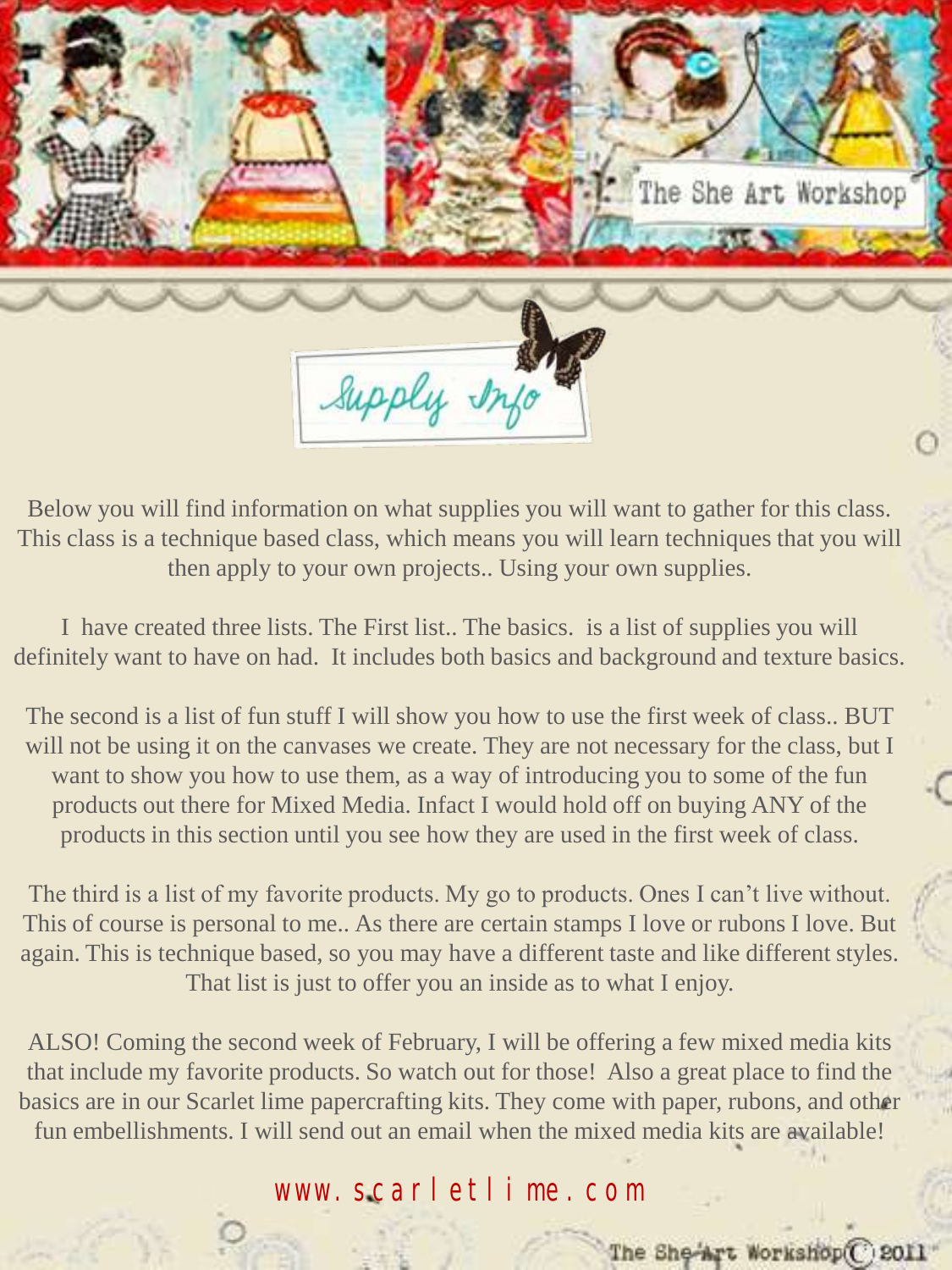

•**Mod Podge-** Large bottle. Matte and Luster

•**Basic Paint Brushes** *(Most stores carry a value pack of different types of brushes. Michaels has one that is like \$7.00 and has over 15 brushes in it.* 

**1" bristle paint brush-** *I get the cheapest kind.. \$.50.. I use to apply Mod Podge. I usually get at least 2.* 

•**Patterned paper** *–I like to always have some light colors on hand for backgrounds. But really pick patterned papers that inspire you. You will also be using patterned paper for your dresses.* 

•**Basic Acrylic Paints** i*n colors that match your patterned papers (cheaper the better)*

**Canvases-** *Sizes really aren't going to matter on this one, but I think when you are starting out, the smaller the better. Less space to fill. I tend to go with 8x10, 10x10, and 6x12 sizes. [www.Dickblick.com](http://www.dickblick.com/) is a great source for cool sizes. I buy the cheapest possible not usually spending more than \$2.00-\$3.00 per canvas I am hoping to have these in our store soon as well!* 

•**Rub-ons-** We *will use a lot of them in this course. I will list my favorites in the favorites section*

•**Doodling Pen-** *I prefer either Pilot Permaball Ink Pen or the Pilot G2 Rollerball. You can get the G2 at Staples, but you can only get the Permaball (my favorite hands down) at this website*

The She-Art Workshop C 2011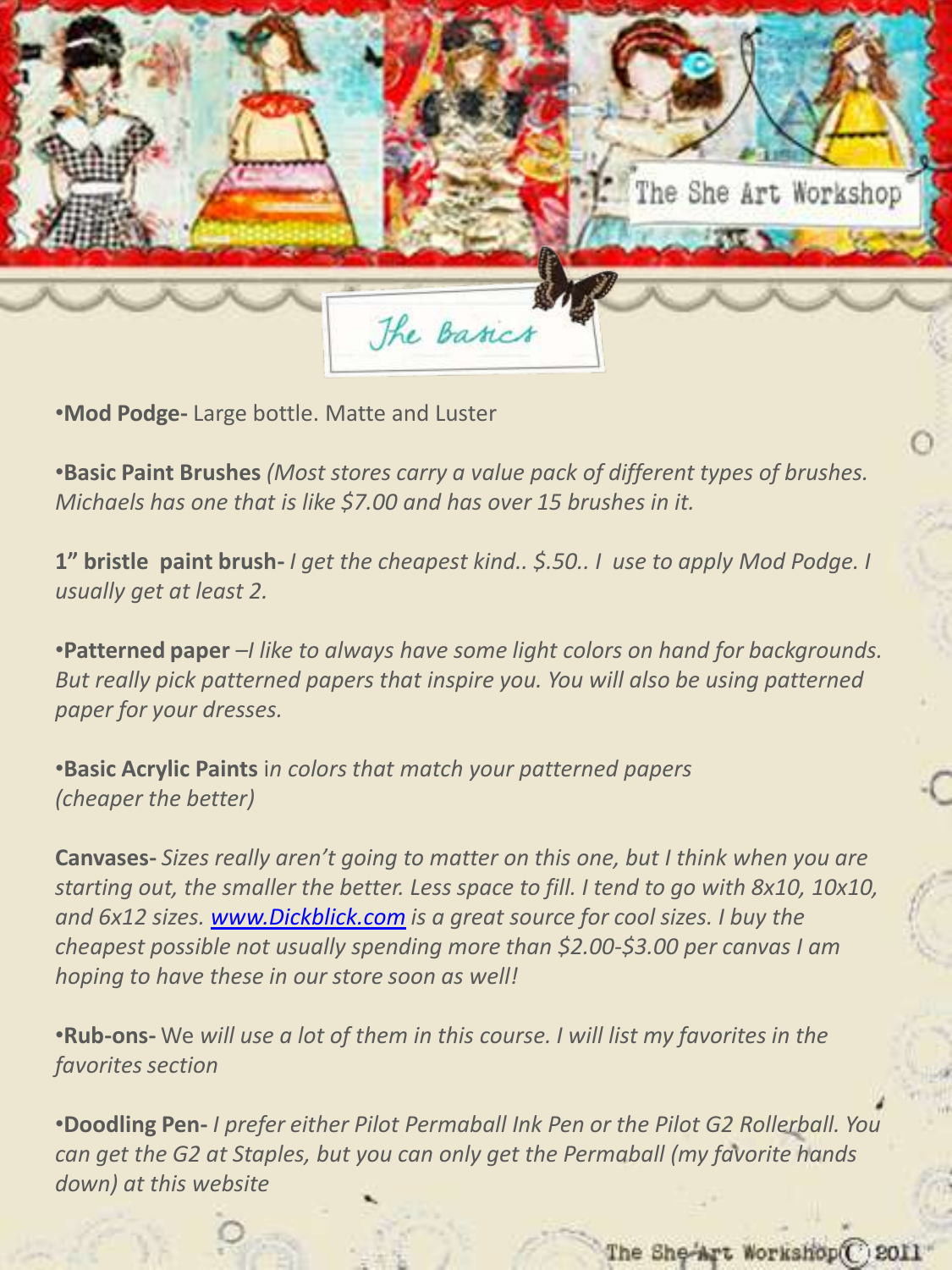

without these items, but they will ad visual interest to your backgrounds for sure The rest are a list of things I like to use for basic textures or backgrounds. Most are items you have on hand or are inexpensive to acquire. You can learn to create the She Art girls

•**Tissue paper**. I LOVE using tissue paper as backgrounds. Old Cloth Patterns work well too

•**Old Books or Music sheets** (find an old book at the thrift store for cheap. We will use the pages of it for backgrounds

•**Brayer-** we will use this to apply paint, however we can get the same look with other items as well. These are a bit pricey, so you might want to take the class first to see if you want to use one or not.

•**Paper Towels and an empty toilet paper roll-** great for clean up AND texture

•**Bubble wrap-** I like the smaller style

•**Punchinello-** You can purchase it at this website here. We will also have it in our mixed media kits… which will be available soon!

•**Rubber Bands-** (great for making textures)

•**Old credit Card or Room Key card**

•**Stamps-** I LOVE using stamps on my background… rubber stamps or acrylic stamps. My favorites are the Roller Doodles by Glitz. They are an older product and we will have some available in our mixed media kits.

**Stamp Ink-** I like to use the basic, Black and grey.. But again.. Get colors you tend to use. I like using a quick drying ink.

Look around your house. If you see something that has holes in it.. Or textures to it. You can probably use it. Think of stuff like an old screen from a window, old bags from the grocery store, and old sock.. Paper doily's from valentines day.. Things with texture or designs in it.

## The She-Art Workshop(C) 2011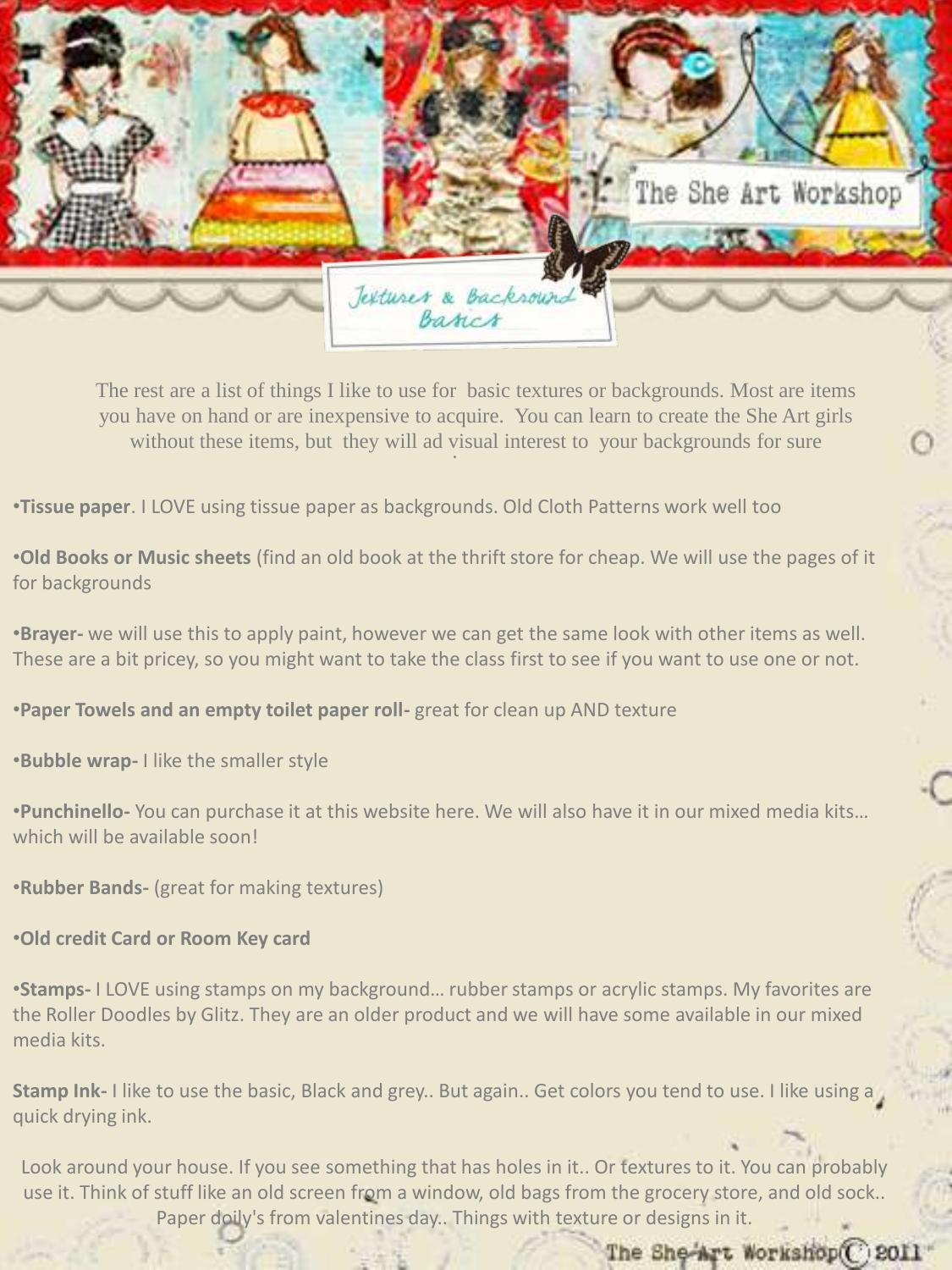

This is just a list of fun stuff I have used and you may want to try. But are absolutely NOT necessary for doing this class. Again I may show you how to use these products, but the basic products can get similar effects. These are products I would wait to purchase until AFTER you have seen them used in class. I will be showing you all of these the first week of class. Then after you see them in use, you can decide if you want to get them or not. They are not necessary for the workshop. So don't freak out at the cost or the list! lol

•**Liquitex Profession Inks-** *I love using the product for shading. It has the consistency of water but is very saturated in color. You can purchase these at [www.Dickblick.com](http://www.dickblick.com/) and soon at our website [www.scarletlime.com](http://www.scarletlime.com/)*

•**Crayon** (find an old book at the thrift store for cheap. We will use the pages of it for backgrounds

•**Liquitex Light Modeling Paste-** *This is just a fun paste that you can add paint too, that can create texture to your page. I don't use this very often, but I am going to show you how to use it.. Just for kicks, incase you ever want to play! .* 

•**Encaustic Mediums-** *again I don't use this very much and it is expensive. You can purchase it at dickblick..* 

•**Batik Funnel Pe***n- This is a cool tool that melt wax and crayons and you can use for writing or creating texture with! Again this is expensive product. But I want to show you how it works and what you can do with it.* 

•**Stencils-** *Remember these things? Just simple stencils you use to use for paper piecing or scrapbooking back in the day? Well they are a great way to add background texture. And actually they are very cheap*

•*.* 

## The She-Art Workshop C 2011